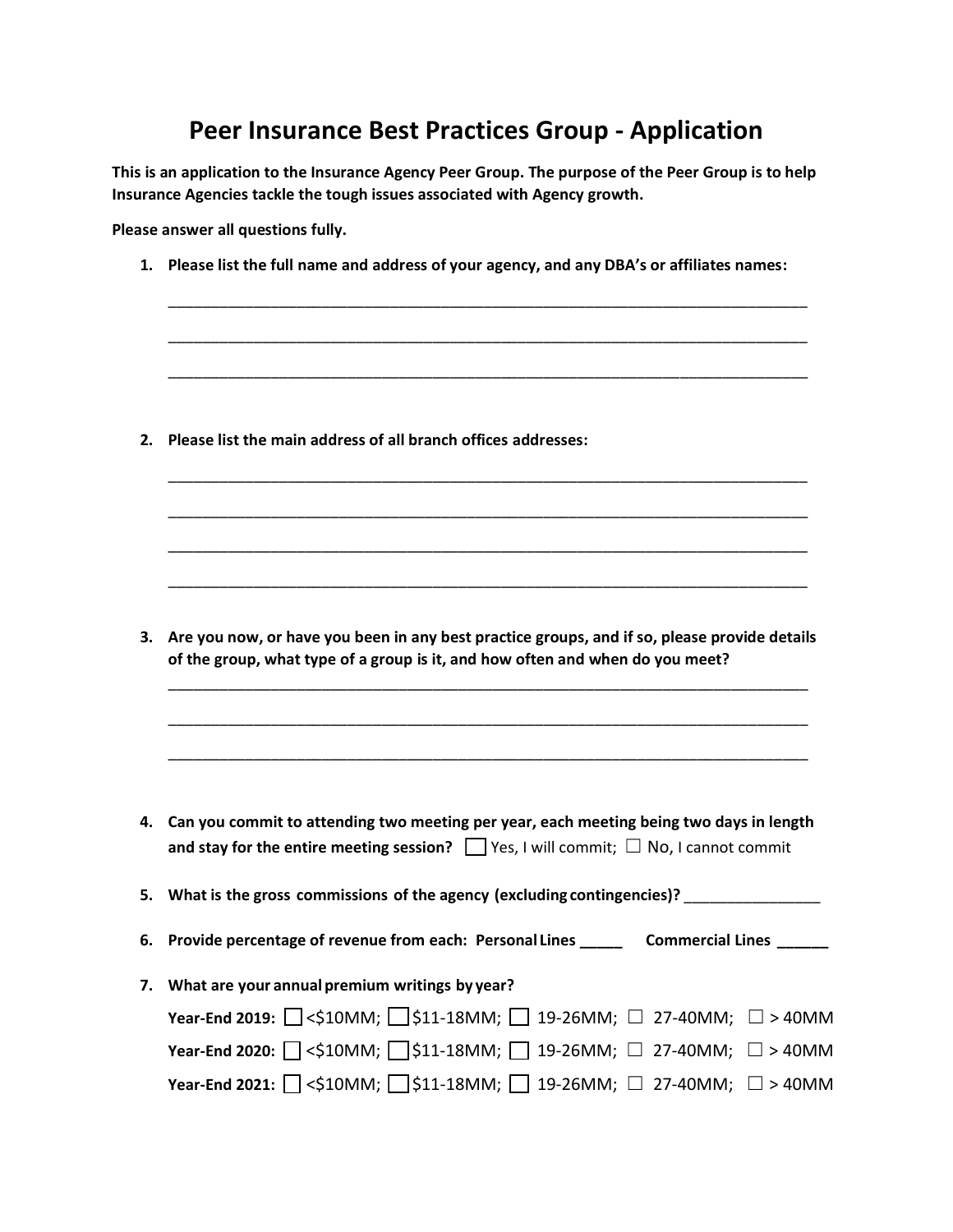**8. What has your growth been in the following lines of business for the following years?**

## **01/01/2019 to 12/31/2019**

| Personal Lines:          | $\Box$ 0-10%; $\Box$ 11-20%; $\Box$ 21-30%; $\Box$ 31-40%; $\Box$ > 41%                   |  |
|--------------------------|-------------------------------------------------------------------------------------------|--|
|                          | Commercial Lines: $\Box$ 0-10%; $\Box$ 11-20%; $\Box$ 21-30%; $\Box$ 31-40%; $\Box$ > 41% |  |
|                          | Life & Health: $\Box$ 0-10%; $\Box$ 11-20%; $\Box$ 21-30%; $\Box$ 31-40%; $\Box$ >41%     |  |
| 01/01/2020 to 12/31/2020 |                                                                                           |  |
| Personal Lines:          | $\Box$ 0-10%; $\Box$ 11-20%; $\Box$ 21-30%; $\Box$ 31-40%; $\Box$ > 41%                   |  |
|                          | Commercial Lines: $\Box$ 0-10%; $\Box$ 11-20%; $\Box$ 21-30%; $\Box$ 31-40%; $\Box$ > 41% |  |
|                          | Life & Health: $\Box$ 0-10%; $\Box$ 11-20%; $\Box$ 21-30%; $\Box$ 31-40%; $\Box$ >41%     |  |
| 01/01/2021 to 12/31/2021 |                                                                                           |  |
| Personal Lines:          | $\Box$ 0-10%; $\Box$ 11-20%; $\Box$ 21-30%; $\Box$ 31-40%; $\Box$ > 41%                   |  |
|                          | Commercial Lines: $\Box$ 0-10%; $\Box$ 11-20%; $\Box$ 21-30%; $\Box$ 31-40%; $\Box$ > 41% |  |
| Life & Health:           | $\Box$ 0-10%; $\Box$ 11-20%; $\Box$ 21-30%; $\Box$ 31-40%; $\Box$ > 41%                   |  |
|                          |                                                                                           |  |

- **9. Do you have non-compete agreements for the following positions?** ☐ Producers; ☐ Client Service Reps; ☐ Managers; ☐ Owners; ; ☐ Other Employees
- **10. Please list the automations you have in place for each line of business. We are trying to understand want processes take place in your agency that occur without a human interaction.**

\_\_\_\_\_\_\_\_\_\_\_\_\_\_\_\_\_\_\_\_\_\_\_\_\_\_\_\_\_\_\_\_\_\_\_\_\_\_\_\_\_\_\_\_\_\_\_\_\_\_\_\_\_\_\_\_\_\_\_\_\_

\_\_\_\_\_\_\_\_\_\_\_\_\_\_\_\_\_\_\_\_\_\_\_\_\_\_\_\_\_\_\_\_\_\_\_\_\_\_\_\_\_\_\_\_\_\_\_\_\_\_\_\_\_\_\_\_\_\_\_\_\_

Personal Lines:

| $\Box$ New business surveys/fact finders; $\Box$ Renewal surveys/fact finders;     |
|------------------------------------------------------------------------------------|
| $\Box$ Periodic and specific coverage offerings base on client's current coverage; |
| $\Box$ . $\Box$ . $\Box$                                                           |

- $\Box$  Quoting process;  $\Box$  Video proposals;
- $\Box$  Video proposals with interactive coverage selections;
- ☐ Others explain: \_\_\_\_\_\_\_\_\_\_\_\_\_\_\_\_\_\_\_\_\_\_\_\_\_\_\_\_\_\_\_\_\_\_\_\_\_\_\_\_\_\_\_\_\_\_\_\_\_\_\_\_\_\_\_\_\_\_\_\_\_

Commercial Lines:

- $\Box$  New business surveys/fact finders;  $\Box$  Renewal surveys/fact finders;
- $\Box$  Periodic and specific coverage offerings base on client's current coverage;
- $\Box$  Quoting process;  $\Box$  Video proposals;
- $\Box$  Video proposals with interactive coverage selections;
- $\Box$  Others explain: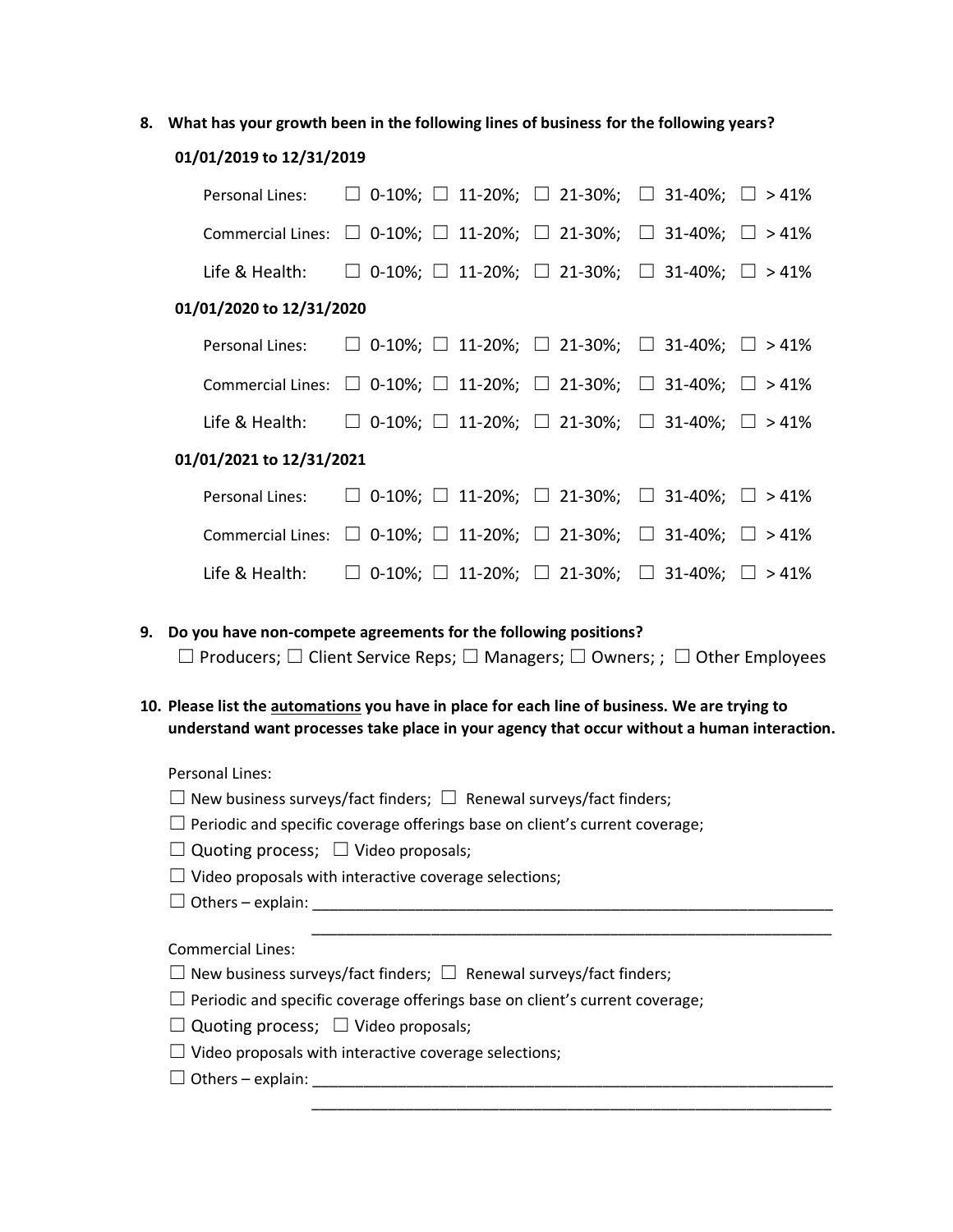| 11. What management systems do you use? LAMS - platform/version ________________                                      |
|-----------------------------------------------------------------------------------------------------------------------|
|                                                                                                                       |
|                                                                                                                       |
|                                                                                                                       |
|                                                                                                                       |
|                                                                                                                       |
|                                                                                                                       |
|                                                                                                                       |
| <u> 1989 - Johann Harry Harry Harry Harry Harry Harry Harry Harry Harry Harry Harry Harry Harry Harry Harry Harry</u> |
|                                                                                                                       |
| 14. Do you use any marketing firms and if so which firm and what do they do for your agency?                          |
|                                                                                                                       |
|                                                                                                                       |
|                                                                                                                       |
|                                                                                                                       |
|                                                                                                                       |
|                                                                                                                       |
|                                                                                                                       |
|                                                                                                                       |
| 16. List specific areas of greatest needs in your agency for which you would like assistance                          |
|                                                                                                                       |
|                                                                                                                       |
|                                                                                                                       |
|                                                                                                                       |
|                                                                                                                       |
|                                                                                                                       |
|                                                                                                                       |
| 17. Are you willing to you contribute to the group without reservation? For example: best                             |
| practices, constructive feedback, participation in leadership, etc.                                                   |
|                                                                                                                       |
|                                                                                                                       |
|                                                                                                                       |
|                                                                                                                       |
|                                                                                                                       |
|                                                                                                                       |
|                                                                                                                       |
|                                                                                                                       |
| 18. Explain you agency's history (year formed, acquisitions, major growth years and why, etc.)                        |
|                                                                                                                       |